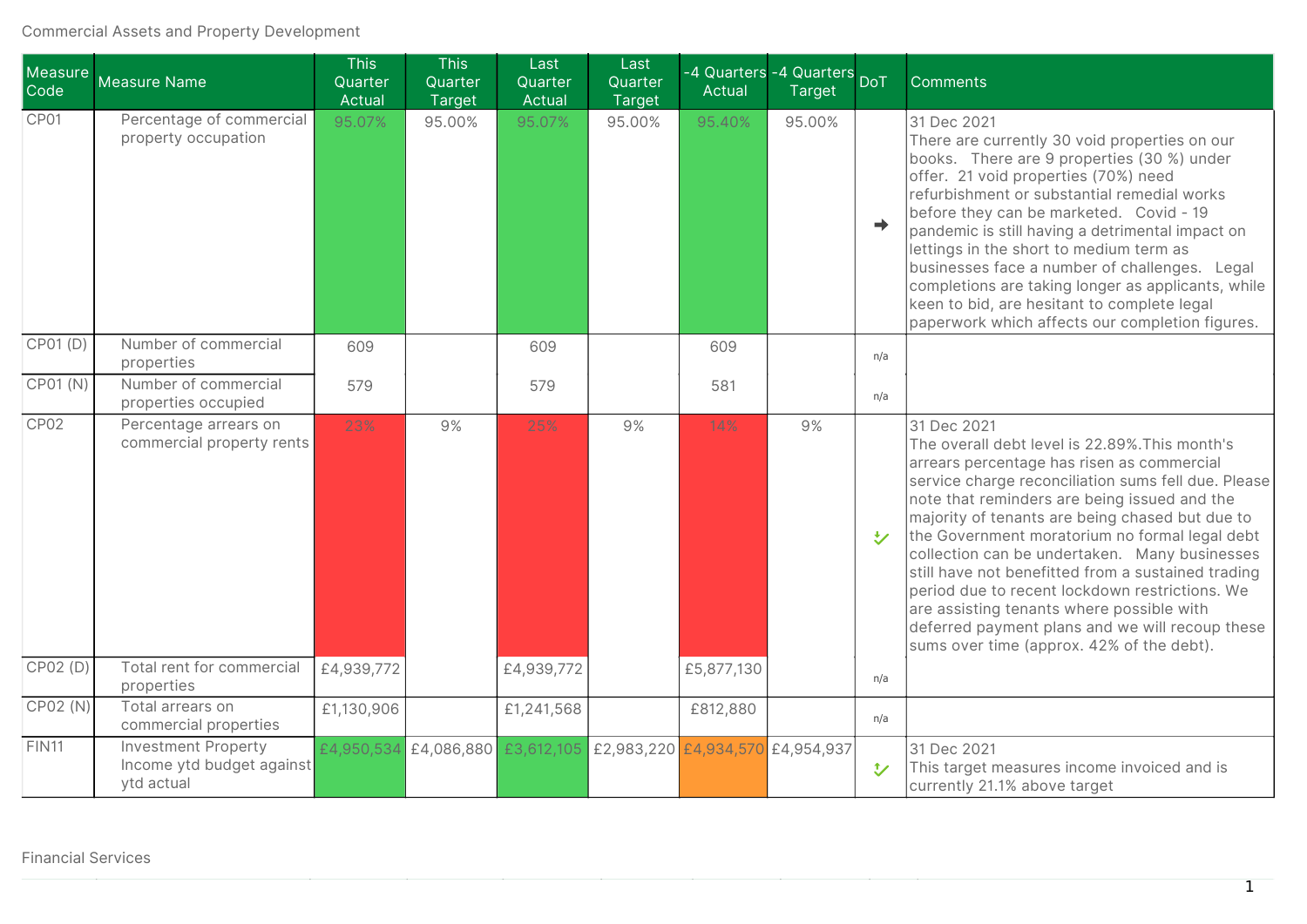| Measure<br>Code  | <b>Measure Name</b>                                                       | Actual | This Quarter This Quarter Last Quarter<br><b>Target</b>                 | Actual | Last<br>Quarter<br><b>Target</b> | Actual | -4 Quarters -4 Quarters DoT<br><b>Target</b> |                         | <b>Comments</b>                                                                                                                                                                                                                                                                                                                                                                                                                                                                                                                                                                                                                                                                                                                |
|------------------|---------------------------------------------------------------------------|--------|-------------------------------------------------------------------------|--------|----------------------------------|--------|----------------------------------------------|-------------------------|--------------------------------------------------------------------------------------------------------------------------------------------------------------------------------------------------------------------------------------------------------------------------------------------------------------------------------------------------------------------------------------------------------------------------------------------------------------------------------------------------------------------------------------------------------------------------------------------------------------------------------------------------------------------------------------------------------------------------------|
| FIN01            | Percentage of creditor<br>trade invoices paid within<br>30 days           | 99.8%  | 96.0%                                                                   | 99.5%  | 96.0%                            | 99.4%  | 96.0%                                        | $\overline{v}$          | 31 Dec 2021<br>Performance against this indicator continues to<br>be strong due to the efforts of officers across<br>the Council and the Council's payments team.                                                                                                                                                                                                                                                                                                                                                                                                                                                                                                                                                              |
| FINO1(D)         | Number of creditor trade<br>invoices that will reach 30<br>days in period | 857    |                                                                         | 931    |                                  | 1,082  |                                              | n/a                     |                                                                                                                                                                                                                                                                                                                                                                                                                                                                                                                                                                                                                                                                                                                                |
| <b>FIN01 (N)</b> | Number of creditor trade<br>invoices paid within 30<br>days               | 855    |                                                                         | 926    |                                  | 1,075  |                                              | n/a                     |                                                                                                                                                                                                                                                                                                                                                                                                                                                                                                                                                                                                                                                                                                                                |
| FIN02a           | Time taken for debtors to<br>pay                                          | 56.1   | 40.0                                                                    | 61.4   | 40.0                             | 59.0   | 40.0                                         | $\overline{\mathbf{v}}$ | 31 Dec 2021<br>Performance against this indicator continues to<br>be adversely impacted by the Coronavirus<br>pandemic. Debtors are taking longer to pay,<br>with a higher proportion paying via instalments.<br>Government policy means that restrictions on<br>debt enforcement activity are expected to<br>continue to the end of the financial year.<br>We continue to engage with the Council's<br>debtors to maximise income collection as far as<br>possible, mindful of the economic impact of the<br>pandemic on our residents and businesses.                                                                                                                                                                        |
| FIN03            | <b>General Fund</b><br>expenditure - outturn<br>forecast against budget   |        | £20,395,000 £20,107,000 £21,260,000 £20,107,000 £27,219,000 £20,599,000 |        |                                  |        |                                              | <b>M</b>                | 31 Dec 2021<br>The position reported is that as at the end<br>of November 2021, the latest approved<br>position.<br>Performance against this indicator is below<br>target and broadly at same level as the<br>previously reported period.<br>Pressures within the position arising from the<br>pandemic are fully funded from the Economic<br>Recovery Reserve, an approach previously<br>approved by Members. There are also pressures<br>across General Fund services arising from<br>'business as usual' activities such as temporary<br>accommodation costs. These pressures are<br>being closely monitored, with the overall<br>financial position of the authority formally<br>reported to Members on a quarterly basis. |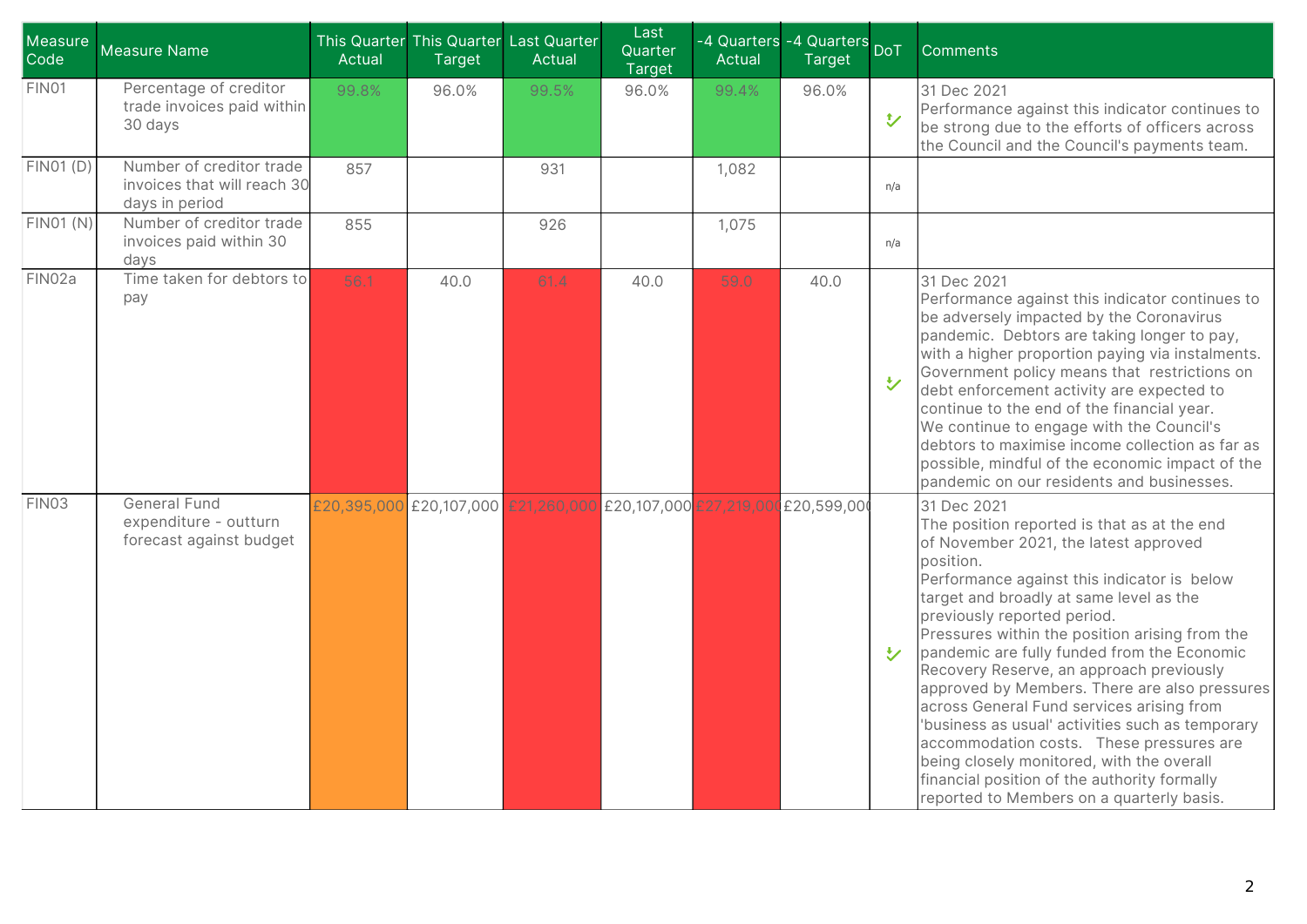| Measure<br>Code | <b>Measure Name</b>                                                                                                       | Actual     | <b>Target</b> | This Quarter This Quarter Last Quarter<br>Actual                        | Last<br>Quarter<br>Target | Actual   | -4 Quarters -4 Quarters DoT<br><b>Target</b> |                           | <b>Comments</b>                                                                                                                                                                                                                                                                                                                                                                                                                                                                              |
|-----------------|---------------------------------------------------------------------------------------------------------------------------|------------|---------------|-------------------------------------------------------------------------|---------------------------|----------|----------------------------------------------|---------------------------|----------------------------------------------------------------------------------------------------------------------------------------------------------------------------------------------------------------------------------------------------------------------------------------------------------------------------------------------------------------------------------------------------------------------------------------------------------------------------------------------|
| FIN04           | HRA expenditure outturn £58,629,000 £58,513,600 £57,955,000 £58,513,600 £56,354,00 £57,917,000<br>forecast against budget |            |               |                                                                         |                           |          |                                              | $\mathbf{t}_{\mathsf{X}}$ | 31 Dec 2021<br>The position reported is that as at the end of<br>November 2021, the latest approved position.<br>Performance against this indicator is below<br>target. Forecast expenditure has<br>increased from the previous reported period as<br>vacancies are now expected to be filled.<br>There are pressures against insurance costs and<br>council tax costs relating to empty homes. The<br>overall financial position of the HRA is reported<br>to Members on a quarterly basis. |
| FIN05           | HRA income - outturn<br>forecast against budget                                                                           |            |               | £57,837,000 £58,514,000 £57,954,000 £58,514,000 £57,390,000 £57,917,000 |                           |          |                                              | $\star$                   |                                                                                                                                                                                                                                                                                                                                                                                                                                                                                              |
| FIN06           | <b>General Fund Capital</b><br>Expenditure - outturn<br>forecast against budget                                           | £9,771,656 |               | £9,490,000 £11,699,852 £11,699,852 £11,350,510 £12,635,139              |                           |          |                                              | $\bigcup$                 | 31 Dec 2021<br>The performance reported is that as at the end<br>of September 2021, the latest approved<br>position.<br>The overspend reported relates largely to town<br>centre access improvements. A supplementary<br>budget, to be grant funded, has since been<br>approved to support this spend via the quarterly<br>financial monitoring report to committee.                                                                                                                         |
| FIN07           | <b>HRA Capital Expenditure:</b><br>outturn forecast against<br>budget                                                     |            |               | £26,715,786 £41,360,000 £38,413,483 £43,042,993 £20,624,45 £23,275,981  |                           |          |                                              | ゼ                         | 31 Dec 2021<br>The performance reported is that as at<br>September 2021, the latest approved position.<br>Forecast expenditure is broadly on budget.                                                                                                                                                                                                                                                                                                                                         |
| FIN08           | Investment income:<br>outturn forecast against<br>budget                                                                  | £115,320   | £492,000      | £87,060                                                                 | £492,000                  | £214,640 | £492,000                                     | $\mathbf{v}$              | 31 Dec 2021<br>Performance against this indicator is below<br>target. This is due to a reduction in interest<br>rates which is impacting the Council's return on<br>its investments. Performance against this<br>indicator has improved from last month's<br>performance.<br>Investment decisions continue to be taken<br>carefully and in line with the Council's Treasury<br>Management Strategy.                                                                                          |

| Revenue, Benefits & Fraud     |              |                                  |                                  |                           |                                         |                                       |        |  |                 |  |
|-------------------------------|--------------|----------------------------------|----------------------------------|---------------------------|-----------------------------------------|---------------------------------------|--------|--|-----------------|--|
| <b>Measure</b><br><b>Code</b> | Measure Name | <b>This</b><br>Quarter<br>Actual | <b>This</b><br>Quarter<br>Taraet | Last<br>Quarter<br>Actual | Last<br><b>Quarter</b><br><b>Target</b> | -4 Quarters -4 Quarters DoT<br>Actual | Tarqet |  | <b>Comments</b> |  |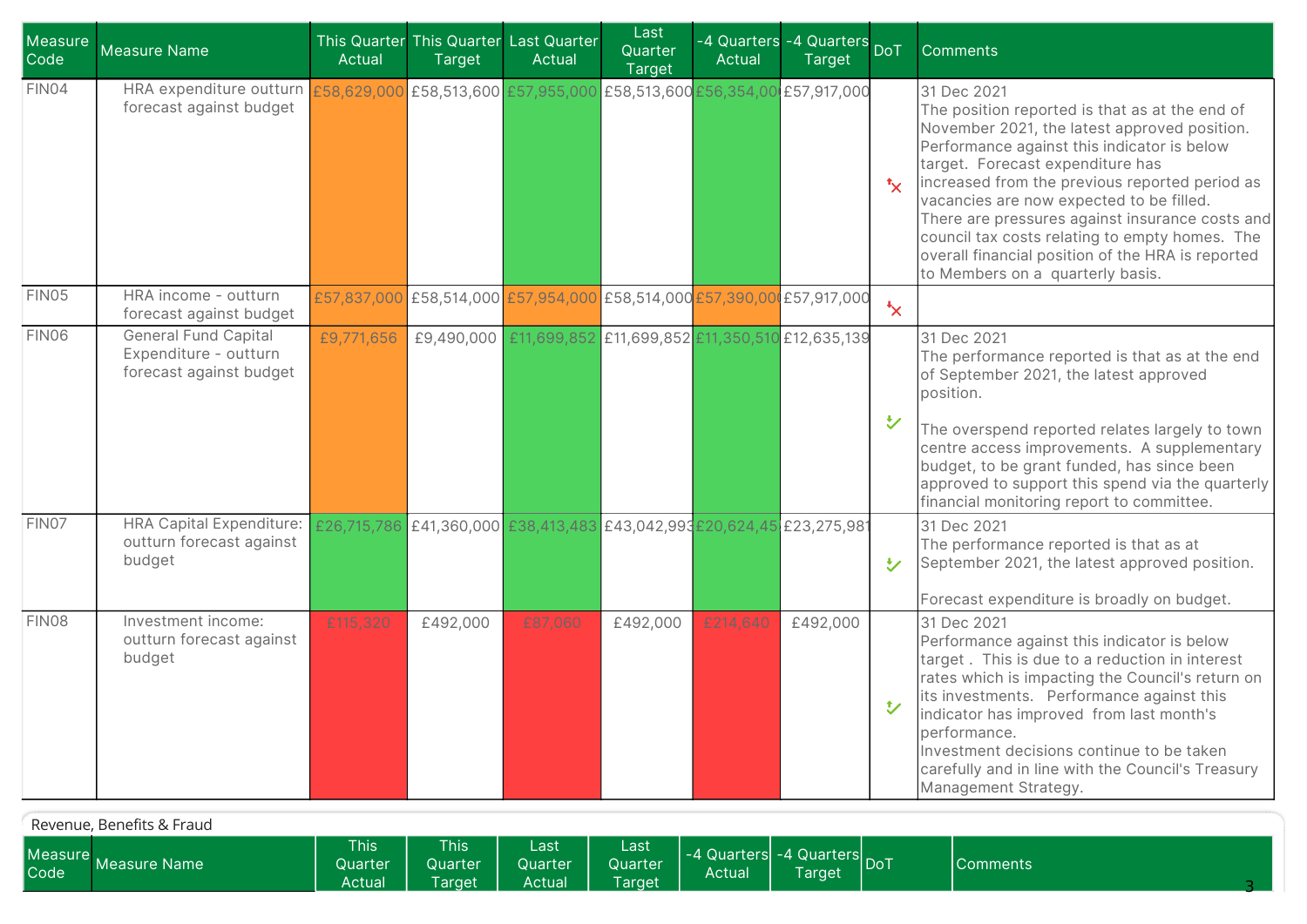| Measure<br>Code | <b>Measure Name</b>                                                            | <b>This</b><br>Quarter<br>Actual | <b>This</b><br>Quarter<br>Target | Last<br>Quarter<br>Actual | Last<br>Quarter<br>Target | -4 Quarters<br>Actual | -4 Quarters<br><b>Target</b> | <b>DoT</b>         | <b>Comments</b>                                                                                                                                                                                                                                                                                                                                                      |
|-----------------|--------------------------------------------------------------------------------|----------------------------------|----------------------------------|---------------------------|---------------------------|-----------------------|------------------------------|--------------------|----------------------------------------------------------------------------------------------------------------------------------------------------------------------------------------------------------------------------------------------------------------------------------------------------------------------------------------------------------------------|
| RBF01           | Average time taken to<br>decide a new claim for<br><b>Housing Benefit</b>      | 18.5                             | 17.0                             | 20.9                      | 17.0                      | 19.5                  | 17.0                         | $\bigvee$          | 31 Dec 2021<br>Resources across the service continue to<br>be stretched by the administration of the<br>Test and Trace Isolation Payments Scheme.<br>As applications have risen, it has become<br>increasingly difficult to provide the core<br>aspects of the service.<br>In light of this, the current performance is<br>very good.                                |
| RBF01<br>(D)    | Number of new Housing<br>Benefit claims in period                              | 148                              |                                  | 221                       |                           | 219                   |                              | n/a                |                                                                                                                                                                                                                                                                                                                                                                      |
| RBF01<br>(N)    | Total days taken to decide<br>new Housing Benefit<br>claims in period          | 2,624                            |                                  | 4,812                     |                           | 4,465                 |                              | n/a                |                                                                                                                                                                                                                                                                                                                                                                      |
| RBF02           | Average time taken to<br>decide a change event for<br>Housing Benefit          | 5.9                              | 10.0                             | 7.3                       | 10.0                      | 5.7                   | 8.0                          | $\bigtriangledown$ | 31 Dec 2021<br>Performance in this area continues to be<br>very good                                                                                                                                                                                                                                                                                                 |
| RBF02<br>(D)    | Number of change event<br>Housing Benefit claims in<br>period                  | 2,446                            |                                  | 2,670                     |                           | 4,257                 |                              | n/a                |                                                                                                                                                                                                                                                                                                                                                                      |
| RBF02<br>(N)    | Total days taken to decide<br>change event Housing<br>Benefit claims in period | 16,609                           |                                  | 21,697                    |                           | 22,633                |                              | n/a                |                                                                                                                                                                                                                                                                                                                                                                      |
| RBF04           | NNDR (Business Rates) in-<br>year collection rate                              | 73.1%                            | 74.4%                            | 46.7%                     | 47.3%                     | 71.5%                 | 76.6%                        | $\mathbf{v}$       | 31 Dec 2021<br>The unique profile of retail, hospitality,<br>leisure relief this year means that prior year<br>comparison remains unhelpful. Indications<br>are that year-end collection will show some<br>improvement from last year, but still be<br>lower than pre-COVID expectations.                                                                            |
| RBF05           | Council Tax collection rate                                                    | 83.2%                            | 84.9%                            | 56.1%                     | 57.0%                     | 83.2%                 | 84.9%                        | $\mathbf{v}$       | 31 Dec 2021<br>The percentage collection level this year is<br>currently in line with last year, although this<br>does still mean that we have collected £4.9<br>million more than last year. We presently<br>expect to finish the year at a level of<br>around 97.3% - this would be higher than<br>last year, although still lower than in pre-<br>pandemic times. |